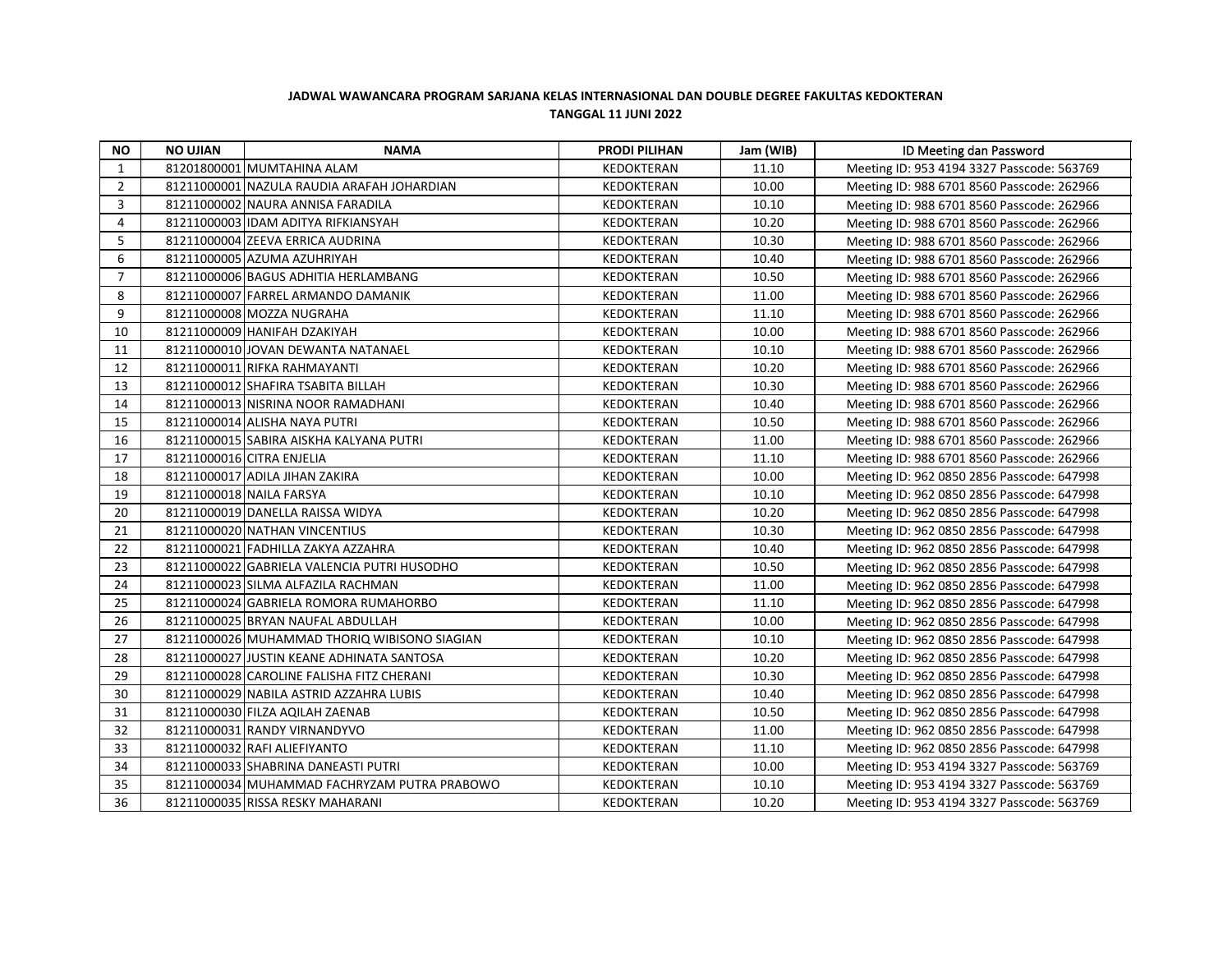| <b>NO</b> | <b>NO UJIAN</b>         | <b>NAMA</b>                                  | <b>PRODI PILIHAN</b>    | Jam (WIB) | ID Meeting dan Password                    |
|-----------|-------------------------|----------------------------------------------|-------------------------|-----------|--------------------------------------------|
| 37        |                         | 81211000036 KATHLEA HUTAMI NURCAHYO          | <b>KEDOKTERAN</b>       | 10.30     | Meeting ID: 953 4194 3327 Passcode: 563769 |
| 38        |                         | 81211000037 MOHAMMAD HIRZIE ISMAIL ARIAWAN   | <b>KEDOKTERAN</b>       | 10.40     | Meeting ID: 953 4194 3327 Passcode: 563769 |
| 39        |                         | 81211000038 NAUVAL WAHYU WIBISONO            | KEDOKTERAN              | 10.50     | Meeting ID: 953 4194 3327 Passcode: 563769 |
| 40        |                         | 81211000039 FAIRUZ PUTI ASRI                 | KEDOKTERAN              | 11.00     | Meeting ID: 953 4194 3327 Passcode: 563769 |
| 41        |                         | 81211000040 KATALEA ALIN KABISA              | <b>KEDOKTERAN</b>       | 11.10     | Meeting ID: 953 4194 3327 Passcode: 563769 |
| 42        |                         | 81211000041 MUHAMMAD AHSANTA YABIN           | KEDOKTERAN              | 10.00     | Meeting ID: 953 4194 3327 Passcode: 563769 |
| 43        |                         | 81211000042 LULITA NORA PRIMASTIKA           | KEDOKTERAN              | 10.10     | Meeting ID: 953 4194 3327 Passcode: 563769 |
| 44        |                         | 81211000043 NAUVAL WAHYU WICAKSONO           | <b>KEDOKTERAN</b>       | 10.20     | Meeting ID: 953 4194 3327 Passcode: 563769 |
| 45        |                         | 81211000044 KARENIA BRIFIANDI                | KEDOKTERAN              | 10.30     | Meeting ID: 953 4194 3327 Passcode: 563769 |
| 46        |                         | 81211000045 KHEISA SHAFIRA AZZAHRA           | KEDOKTERAN              | 10.40     | Meeting ID: 953 4194 3327 Passcode: 563769 |
| 47        |                         | 81211000046 PHEBE VEVILA SIDDIK              | <b>KEDOKTERAN</b>       | 10.50     | Meeting ID: 953 4194 3327 Passcode: 563769 |
| 48        | 81211000047 JUSTIN JAYA |                                              | KEDOKTERAN              | 11.00     | Meeting ID: 953 4194 3327 Passcode: 563769 |
| 49        |                         | 81220800502 DHIYA HASNA RAFIFAH              | <b>KEDOKTERAN GIGI</b>  | 10.00     | Meeting ID: 984 5072 3640 Passcode: 536489 |
| 50        |                         | 81220800503 ANNISA KIREYNA TIURMA HUTAGALUNG | <b>KEDOKTERAN GIGI</b>  | 10.40     | Meeting ID: 984 5072 3640 Passcode: 536489 |
| 51        |                         | 81220800503 ANNISA KIREYNA TIURMA HUTAGALUNG | <b>FARMASI</b>          | 10.00     | Meeting ID: 952 7614 3924 Passcode: 318808 |
| 52        |                         | 81220800504 TESALONIKA DEVANAYA SWASTIKA     | <b>KEDOKTERAN GIGI</b>  | 10.10     | Meeting ID: 984 5072 3640 Passcode: 536489 |
| 53        |                         | 81220800505 SAMUEL KING KURNIAWAN            | <b>KEDOKTERAN GIGI</b>  | 10.20     | Meeting ID: 984 5072 3640 Passcode: 536489 |
| 54        |                         | 81220800506 NIMAS ULINAR DAMESSA SINAGA      | <b>KEDOKTERAN GIGI</b>  | 10.50     | Meeting ID: 984 5072 3640 Passcode: 536489 |
| 55        |                         | 81220800506 NIMAS ULINAR DAMESSA SINAGA      | <b>FARMASI</b>          | 10.10     | Meeting ID: 952 7614 3924 Passcode: 318808 |
| 56        |                         | 81220800507 AKMAL FALLAHIAN                  | <b>KEDOKTERAN GIGI</b>  | 10.30     | Meeting ID: 984 5072 3640 Passcode: 536489 |
| 57        |                         | 81220800508 DANIEL NATAN                     | <b>KEDOKTERAN GIGI</b>  | 10.40     | Meeting ID: 984 5072 3640 Passcode: 536489 |
| 58        |                         | 81220800509 NICHOLAS WINSTON                 | <b>KEDOKTERAN GIGI</b>  | 10.30     | Meeting ID: 984 5072 3640 Passcode: 536489 |
| 59        |                         | 81220800509 NICHOLAS WINSTON                 | <b>KEDOKTERAN HEWAN</b> | 10.00     | Meeting ID: 976 5035 6077 Passcode: 727090 |
| 60        |                         | 81220800510 AURELIA AZZAHRA                  | <b>KEDOKTERAN GIGI</b>  | 11.00     | Meeting ID: 984 5072 3640 Passcode: 536489 |
| 61        |                         | 81220800510 AURELIA AZZAHRA                  | <b>FARMASI</b>          | 10.20     | Meeting ID: 952 7614 3924 Passcode: 318808 |
| 62        |                         | 81220800511 JAUZA KAILA TABINA               | <b>KEDOKTERAN GIGI</b>  | 10.50     | Meeting ID: 984 5072 3640 Passcode: 536489 |
| 63        |                         | 81220800512 WIKAN TAJALI ROSOJATI            | <b>KEDOKTERAN GIGI</b>  | 11.00     | Meeting ID: 984 5072 3640 Passcode: 536489 |
| 64        |                         | 81220800513 BELLA VALENTINA                  | <b>KEDOKTERAN GIGI</b>  | 10.00     | Meeting ID: 952 7614 3924 Passcode: 318808 |
| 65        |                         | 81220800513 BELLA VALENTINA                  | <b>FARMASI</b>          | 10.30     | Meeting ID: 952 7614 3924 Passcode: 318808 |
| 66        |                         | 81220800514 ALIYA NABILAH                    | <b>KEDOKTERAN GIGI</b>  | 10.10     | Meeting ID: 952 7614 3924 Passcode: 318808 |
| 67        |                         | 81220800514 ALIYA NABILAH                    | <b>FARMASI</b>          | 10.40     | Meeting ID: 952 7614 3924 Passcode: 318808 |
| 68        |                         | 81220800515 ATHALLAH REYHAN DARMAWAN         | <b>KEDOKTERAN GIGI</b>  | 11.10     | Meeting ID: 984 5072 3640 Passcode: 536489 |
| 69        |                         | 81220800516 MUHAMMAD DZAKY DANENDRA          | <b>KEDOKTERAN GIGI</b>  | 10.00     | Meeting ID: 984 5072 3640 Passcode: 536489 |
| 70        |                         | 81220800517 FELLYLA FIORENZA WILIANTO        | <b>KEDOKTERAN GIGI</b>  | 10.20     | Meeting ID: 984 5072 3640 Passcode: 536489 |
| 71        |                         | 81220800517 FELLYLA FIORENZA WILIANTO        | <b>FARMASI</b>          | 11.00     | Meeting ID: 952 7614 3924 Passcode: 318808 |
| 72        |                         | 81220800518 NAYLA FELLYSHA RAHARDJO          | <b>KEDOKTERAN GIGI</b>  | 10.10     | Meeting ID: 984 5072 3640 Passcode: 536489 |
| 73        | 81220802501 CLARISSA    |                                              | <b>ILMU HUKUM</b>       | 10.00     | Meeting ID: 988 4068 7773 Passcode: 708100 |
| 74        | 81220802501 CLARISSA    |                                              | <b>MANAJEMEN</b>        | 10.40     | Meeting ID: 952 3763 4705 Passcode: 904771 |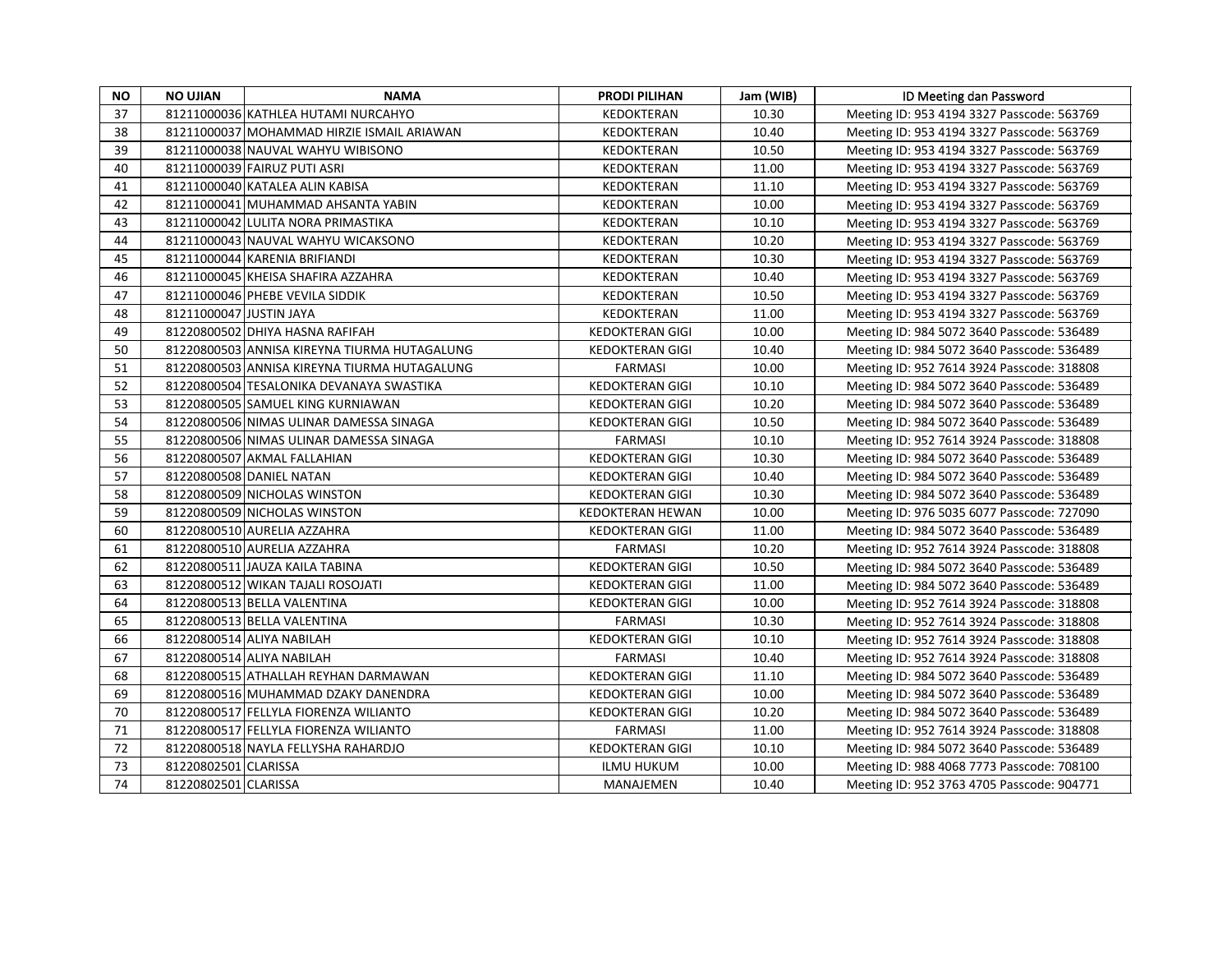| NO. | <b>NO UJIAN</b> | <b>NAMA</b>                                        | <b>PRODI PILIHAN</b> | Jam (WIB) | ID Meeting dan Password                    |
|-----|-----------------|----------------------------------------------------|----------------------|-----------|--------------------------------------------|
| 75  |                 | 81220802502 DHIAMEDINA PUTRI SYAWALIA              | MANAJEMEN            | 10.50     | Meeting ID: 952 3763 4705 Passcode: 904771 |
| 76  |                 | 81220802503 NEYSA SHAKIRA RAHMAN                   | <b>PSIKOLOGI</b>     | 10.20     | Meeting ID: 981 7586 5447 Passcode: 349899 |
| 77  |                 | 81220802504 BENEDICTA GITANJALI                    | <b>ILMU HUKUM</b>    | 11.00     | Meeting ID: 988 4068 7773 Passcode: 708100 |
| 78  |                 | 81220802504 BENEDICTA GITANJALI                    | <b>PSIKOLOGI</b>     | 10.00     | Meeting ID: 981 7586 5447 Passcode: 349899 |
| 79  |                 | 81220802505 MUHAMMAD ILHAM KHALIFAH WISNUPUTRA     | <b>MANAJEMEN</b>     | 10.20     | Meeting ID: 952 3763 4705 Passcode: 904771 |
| 80  |                 | 81220802505 MUHAMMAD ILHAM KHALIFAH WISNUPUTRA     | <b>PSIKOLOGI</b>     | 10.50     | Meeting ID: 981 7586 5447 Passcode: 349899 |
| 81  |                 | 81220802506 ANDI MUHAMMAD RAFI PUTRA ERWIN         | <b>ILMU HUKUM</b>    | 10.00     | Meeting ID: 988 4068 7773 Passcode: 708100 |
| 82  |                 | 81220802507 GITANIA AURELIA KARITA                 | <b>ILMU HUKUM</b>    | 10.10     | Meeting ID: 988 4068 7773 Passcode: 708100 |
| 83  |                 | 81220802508 SADDAD HAFIZH AQILLAH                  | <b>ILMU HUKUM</b>    | 10.10     | Meeting ID: 988 4068 7773 Passcode: 708100 |
| 84  |                 | 81220802508 SADDAD HAFIZH AQILLAH                  | <b>PSIKOLOGI</b>     | 10.50     | Meeting ID: 981 7586 5447 Passcode: 349899 |
| 85  |                 | 81220802509 AMRIZA AHMAD HILMY AFFANDI             | MANAJEMEN            | 10.50     | Meeting ID: 952 3763 4705 Passcode: 904771 |
| 86  |                 | 81220802509 AMRIZA AHMAD HILMY AFFANDI             | <b>AKUNTANSI</b>     | 10.10     | Meeting ID: 981 7586 5447 Passcode: 349899 |
| 87  |                 | 81220802510 GHOUVA SYAIFII AL MA'ARIF              | <b>ILMU HUKUM</b>    | 10.50     | Meeting ID: 988 4068 7773 Passcode: 708100 |
| 88  |                 | 81220802510 GHOUVA SYAIFII AL MA'ARIF              | MANAJEMEN            | 10.00     | Meeting ID: 952 3763 4705 Passcode: 904771 |
| 89  |                 | 81220802511 ANAK AGUNG SRI ANINDYA                 | <b>AKUNTANSI</b>     | 11.00     | Meeting ID: 981 7586 5447 Passcode: 349899 |
| 90  |                 | 81220802512 ANNISA WULANDARI                       | <b>MANAJEMEN</b>     | 11.10     | Meeting ID: 952 3763 4705 Passcode: 904771 |
| 91  |                 | 81220802512 ANNISA WULANDARI                       | <b>PSIKOLOGI</b>     | 10.30     | Meeting ID: 981 7586 5447 Passcode: 349899 |
| 92  |                 | 81220802513 FAYZA AQILA BACHTIAR                   | <b>PSIKOLOGI</b>     | 10.30     | Meeting ID: 981 7586 5447 Passcode: 349899 |
| 93  |                 | 81220802514 MUHAMMAD AKMAL HABIBULLAH              | <b>PSIKOLOGI</b>     | 10.40     | Meeting ID: 981 7586 5447 Passcode: 349899 |
| 94  |                 | 81220802515 NAYLA MEUTIA NANDITTA                  | MANAJEMEN            | 11.00     | Meeting ID: 952 3763 4705 Passcode: 904771 |
| 95  |                 | 81220802515 NAYLA MEUTIA NANDITTA                  | <b>AKUNTANSI</b>     | 10.20     | Meeting ID: 981 7586 5447 Passcode: 349899 |
| 96  |                 | 81220802516 MUHAMAD HAEKAL AKBAR AZHARI KARIM      | AKUNTANSI            | 10.40     | Meeting ID: 981 7586 5447 Passcode: 349899 |
| 97  |                 | 81220802516 MUHAMAD HAEKAL AKBAR AZHARI KARIM      | <b>PSIKOLOGI</b>     | 10.10     | Meeting ID: 981 7586 5447 Passcode: 349899 |
| 98  |                 | 81220802517 ARVITO PASHA MOCHTAR                   | <b>ILMU HUKUM</b>    | 10.40     | Meeting ID: 988 4068 7773 Passcode: 708100 |
| 99  |                 | 81220802517 ARVITO PASHA MOCHTAR                   | MANAJEMEN            | 10.10     | Meeting ID: 952 3763 4705 Passcode: 904771 |
| 100 |                 | 81220802518 DITA SALSABILA KURNIAWAN               | <b>ILMU HUKUM</b>    | 10.20     | Meeting ID: 988 4068 7773 Passcode: 708100 |
| 101 |                 | 81220802519 SAFINA ELITA ALIYAH                    | <b>ILMU HUKUM</b>    | 10.30     | Meeting ID: 988 4068 7773 Passcode: 708100 |
| 102 |                 | 81220802520 MAURO ANESTI                           | MANAJEMEN            | 11.00     | Meeting ID: 952 3763 4705 Passcode: 904771 |
| 103 |                 | 81220802521 BELVA YASYFARRAS                       | ILMU HUKUM           | 11.10     | Meeting ID: 988 4068 7773 Passcode: 708100 |
| 104 |                 | 81220802521 BELVA YASYFARRAS                       | <b>PSIKOLOGI</b>     | 10.10     | Meeting ID: 981 7586 5447 Passcode: 349899 |
| 105 |                 | 81220802522 KAYLA ZAHRA SHOFA KUSUMADEWA           | <b>ILMU HUKUM</b>    | 10.40     | Meeting ID: 988 4068 7773 Passcode: 708100 |
| 106 |                 | 81220802523 SALMA NOOR FEBRIANA                    | MANAJEMEN            | 10.10     | Meeting ID: 952 3763 4705 Passcode: 904771 |
| 107 |                 | 81220802523 SALMA NOOR FEBRIANA                    | <b>PSIKOLOGI</b>     | 10.40     | Meeting ID: 981 7586 5447 Passcode: 349899 |
| 108 |                 | 81220802524 GABRIELLE MARYSE ANTOINETTE DEN HERTOG | <b>ILMU HUKUM</b>    | 10.50     | Meeting ID: 988 4068 7773 Passcode: 708100 |
| 109 |                 | 81220802525 IRGI FAHREZI ACHSOL                    | MANAJEMEN            | 10.40     | Meeting ID: 952 3763 4705 Passcode: 904771 |
| 110 |                 | 81220802525 IRGI FAHREZI ACHSOL                    | <b>AKUNTANSI</b>     | 10.00     | Meeting ID: 981 7586 5447 Passcode: 349899 |
| 111 |                 | 81220802526 AYESHA KUSUMANING AYU PUTRI ADIKRESNA  | <b>ILMU HUKUM</b>    | 10.20     | Meeting ID: 988 4068 7773 Passcode: 708100 |
| 112 |                 | 81220802527 BEGAWAN YURISTIAN                      | <b>ILMU HUKUM</b>    | 10.30     | Meeting ID: 988 4068 7773 Passcode: 708100 |
| 113 |                 | 81220802528 ANDI AULIA KHAIRUN NISA                | <b>ILMU HUKUM</b>    | 11.00     | Meeting ID: 988 4068 7773 Passcode: 708100 |
| 114 |                 | 81220802528 ANDI AULIA KHAIRUN NISA                | MANAJEMEN            | 10.20     | Meeting ID: 952 3763 4705 Passcode: 904771 |
| 115 |                 | 81220802529 GISELA IVANA HAPSARI                   | MANAJEMEN            | 10.30     | Meeting ID: 952 3763 4705 Passcode: 904771 |
| 116 |                 | 81220802529 GISELA IVANA HAPSARI                   | <b>PSIKOLOGI</b>     | 10.00     | Meeting ID: 981 7586 5447 Passcode: 349899 |